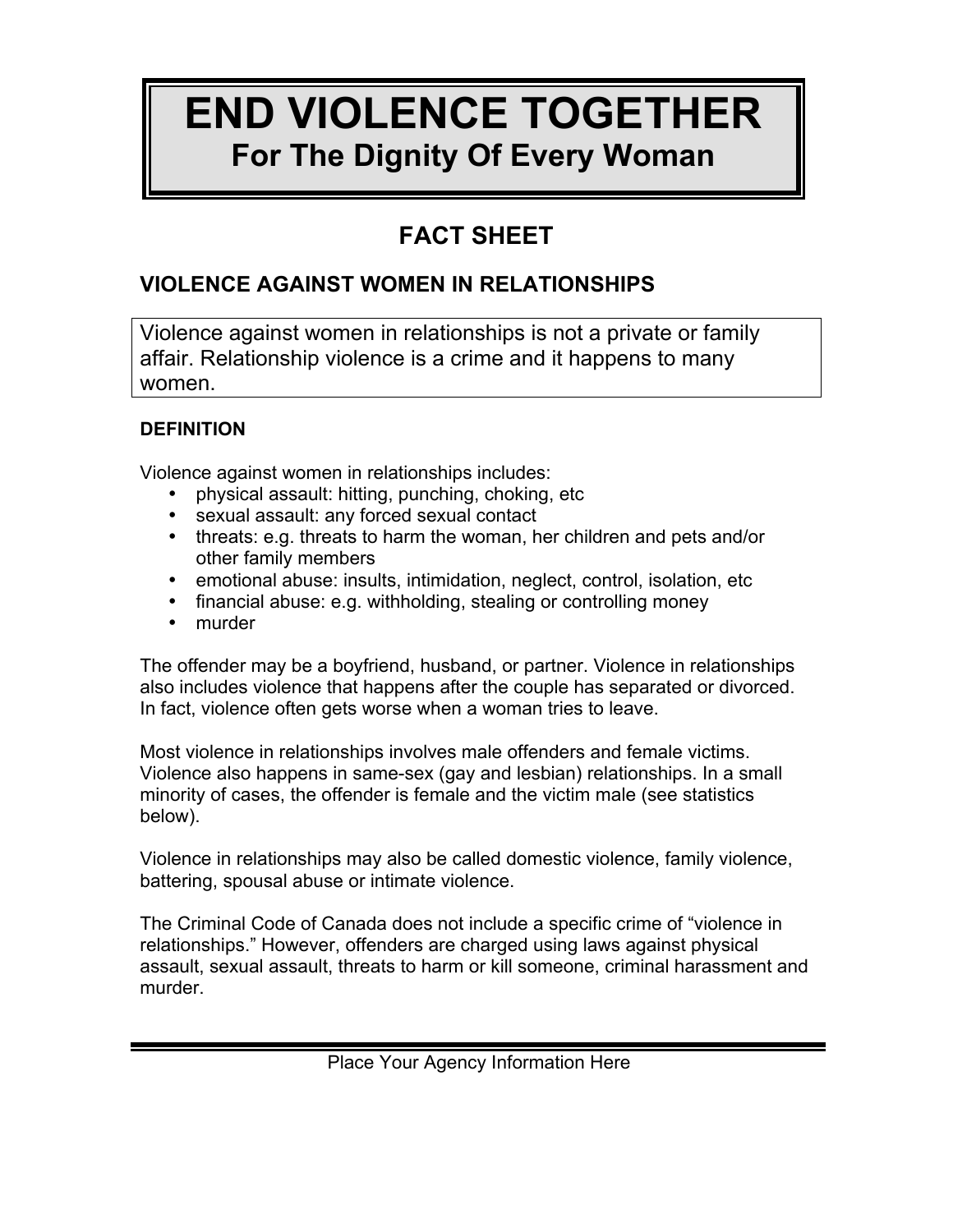The Justice system in BC is guided by the Violence Against Women in Relationships (VAWIR) policy, the RCMP Violence in Relationship policy and the Crown Counsel's Spouse Assault policy. These policies direct the justice system to emphasize the criminality of violence within relationships and to take the necessary measures to ensure the protection of those victimized who may be at risk.

#### **STATISTICS**

Women are about 8 times more likely than men to experience violence in relationships, especially choking, threats with a weapon and sexual assault. In 2004, these types of assaults accounted for 254,000 women in Canada.<sup>1</sup>

#### **In British Columbia:**

There were 10,273 incidents of spousal assault reported to police in 2005:

- 74% involved a male offender; 16% involved a female offender.  $2^2$
- Spousal assault accounted for 26% of all assaults reported.<sup>3</sup>
- Most victims were female between 25 and 35 years of age, and most offenders were male between the ages of 25 and 35.<sup>4</sup>
- More than two-thirds of the accused charged had a prior criminal record for a previous violent offence.<sup>5</sup>

#### **In Canada:**

In 2004, approximately 653,000 women in Canada had been physically or sexually assaulted by a spouse at least once during the previous 5 years.<sup>6</sup>

- Of the nearly 28,000 incidents of relationship violence reported to police, 84% involved female victims and 16% involved male victims.<sup>7</sup>
- 1 in 5 homicides in Canada involves the killing of an intimate partner.  $83$
- Women make up 98% of spousal violence victims of kidnapping/hostagetaking and sexual assault.<sup>9</sup>
- 21% of women abused by a marital partner were assaulted during pregnancy; 40% of these women stated that the abuse began during their pregnancy.10
- 12% of young women, aged 18 to 24, reported at least 1 incident of violence by a marital partner in a one-year period – 4 times the national average.<sup>11</sup>

#### **REPORTING VIOLENCE AND ACCESSING SERVICES**

- Police are more likely to become aware of violent incidents when women experience abuse after separation. Incidents of spousal violence in current relationships are brought to the attention of the police in only 22% of cases; assault by a previous partner is reported in 45% of cases.<sup>12</sup>
- In 2000 the percentage of offences cleared by charge was considerably higher for spousal assault incidents (73% cleared by charge) compared to non-spousal assault incidents (23% cleared by charge). This trend has also been apparent during the past 10 years. Overall, this data indicate that the police are recommending charges in cases involving violence in relationships.<sup>13</sup>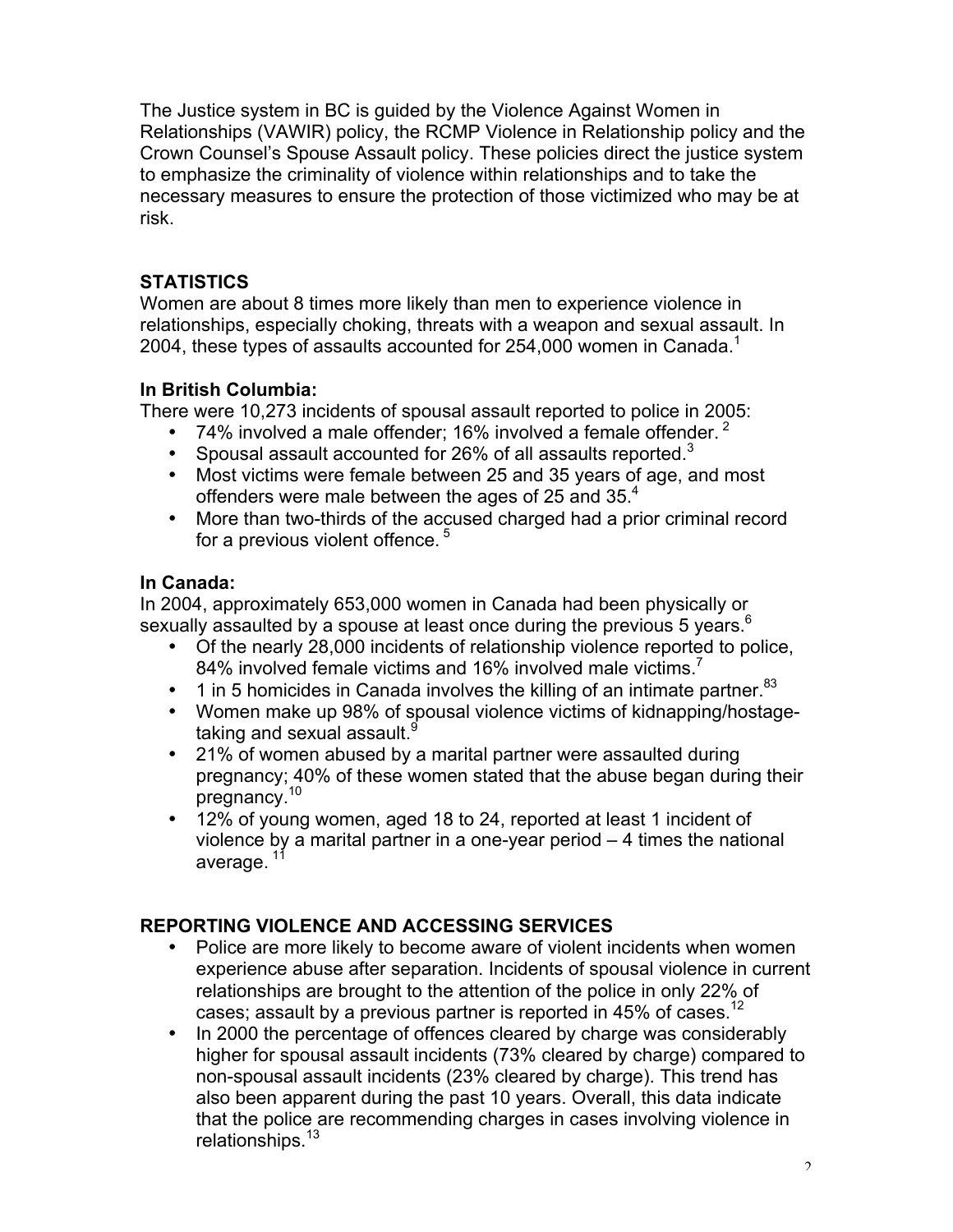• 78% of spousal assault incidents reported to police in BC involve a male offender<sup>14</sup>

47% of women survivors contacted a service for assistance in 2004. 37% of women saw a counsellor, 17% called crisis lines or crisis centres and 14% went to a community or family centre in 2003/04.15

#### **THE IMPACT OF RELATIONSHIP VIOLENCE**

#### **Death**

- 1 in 5 homicides in Canada involves the killing of an intimate partner.<sup>16</sup>
- In Canada approximately 1 to 2 women per week are murdered by a partner or ex-partner.<sup>17</sup>

#### **Injury/Permanent Disability**

• 45% of women who experienced spousal violence indicated that they had suffered injury, and 43% of these women required medical attention.<sup>18</sup>

#### **Psychological and Physical Impact**

- Women who were subjected to physical or sexual abuse as children or adults are at greater risk of health problems including: injury, chronic pain, gastrointestinal disorders, anxiety and clinical depression.<sup>19</sup>
- Violence increases the risk of behaviors such as smoking and substance use. $14$
- The impact of abuse often persists long after abuse has stopped. Survivors of abuse average more surgeries, physician and pharmacy visits, hospital stays and mental health consultations than other women. This is despite the factoring of other factors affecting health care use, and discounting emergency room visits. <sup>20</sup>
- Women who have been sexually assaulted and/or battered are more likely than other women to commit suicide. $21$

#### **Decrease in Income**

• After separation, women experience a 23% loss in family income. At the same time, men register a gain of 10%.<sup>22</sup>

#### **Impact on Children Who Witness Abuse**

- Almost 40% of women assaulted by spouses said their children witnessed the violence against them (either directly or indirectly) and in many cases the violence was severe. In half of the cases of violence against women in relationships that were witnessed by children, the woman feared for her life. $^{23}$
- There is 30 to 40 percent overlap between children who witness violence in relationships and children who experience direct physical abuse themselves. $24$
- The immediate and longer term associations between seeing violent behaviour and children's aggression and anxiety depend on the child's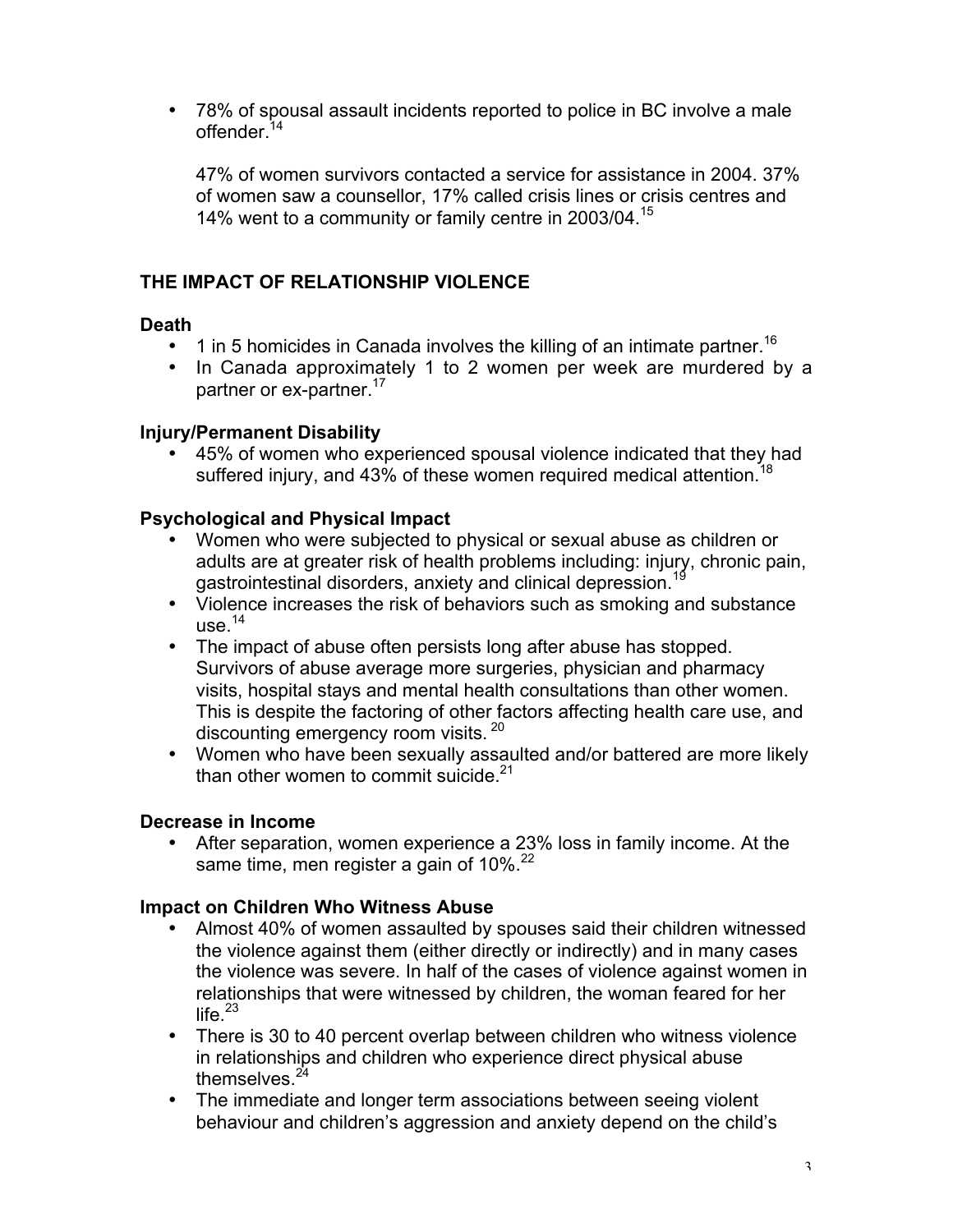age and sex, the severity, intensity and chronicity of the violence, the child's perception of his or her role in the violence, and parental responses.<sup>25</sup>

• Children who had seen violent behaviour were more likely than those who had not to be overtly aggressive. Levels of physical aggression remained high 2 and 4 years later for both sexes, and anxiety was high 2 years later for boys. $26$ 

#### **VIOLENCE IN RELATIONSHIPS IN SPECIFIC COMMUNITIES**

We have included information here about some groups of women who face additional challenges when they are assaulted and when they seek help.

#### **Aboriginal Women**

Aboriginal women often face racism when they try to get help after being assaulted. Aboriginal women may living in urban cities or be isolated in small rural communities, where there are few services and where confidentiality is compromised. Aboriginal women may be reluctant to report violence by Aboriginal men, knowing that Aboriginal men are more likely to be arrested and jailed than non-Aboriginals.

The Ontario Native Women's Association and the 1991 Report of the Aboriginal Justice Inquiry of Manitoba concluded that these findings were especially alarming given that the violence experienced by Aboriginal women is believed to exceed that of any other group of women in Canada:

- For Aboriginal women, violence frequently begins in childhood and continues throughout adolescence into adulthood.<sup>27</sup>
- Violence in Aboriginal women's lives is pervasive; results of a study conducted by the Ontario Native Women's Association in 1989 revealed that 80% of Aboriginal women experience violence in relationships. $^{28}$
- Compounded by the violence of systemic and institutionalized racism, as well as the effects of historical violence such as residential schooling, the Indian Act and other legacies of colonization, violence in many Aboriginal women's lives is a daily occurrence.<sup>29</sup>
- The 1991 Report of the Aboriginal Justice Inquiry of Manitoba also identified the intersection of racism and violence for Aboriginal women: "Aboriginal women and their children suffer tremendously as victims in contemporary society. They are victims of racism, of sexism and of unconscionable levels of domestic and sexual violence. The justice system has done little to protect them from any of these assaults."

#### **Immigrant & Refugee Women**

Immigrant and refugee women, and women without official immigration status, may have a number of difficulties in accessing support when they have been victimized. Service providers may blame a woman's culture or race for the violence, stereotyping certain communities as more violent than other Canadians (which is not accurate). There may not be services available in a woman's first language, and she may not speak English well enough to use mainstream services. She may be isolated within a small community, or afraid to bring in outside authority figures such as police.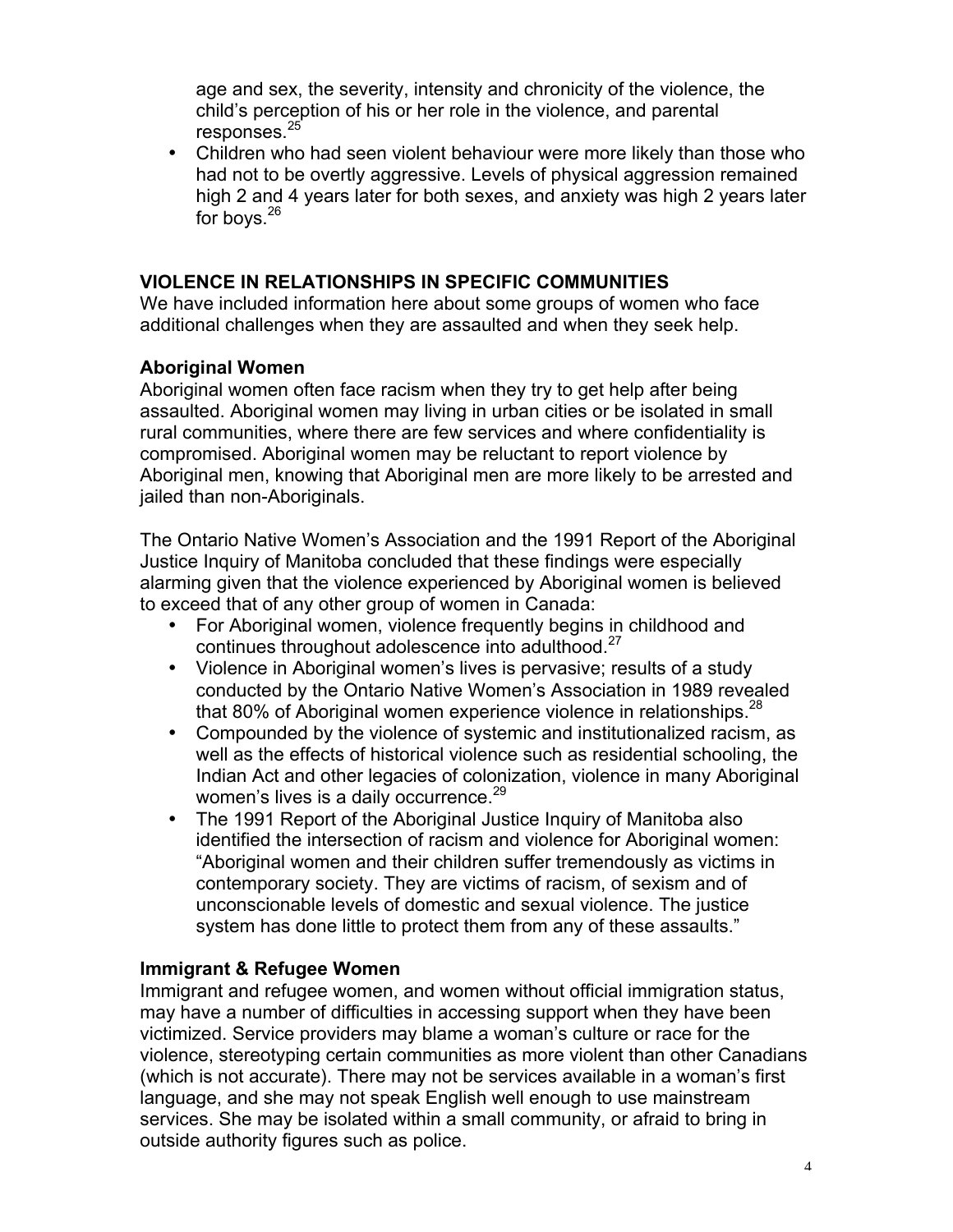#### **Women With Disabilities**

Depending on her disability, a woman may be more vulnerable to abuse. If the offender is her caregiver, she may be dependant on him for basic needs such as food, medication or communication. She may not be able to tell anyone about the abuse she is experiencing.

- 42% of women with disabilities have been or are in abusive relationships.<sup>30</sup>
- Of women with disabilities, it is estimated that 83% will be sexually abused in their lifetime.<sup>31</sup> Of girls with intellectual disabilities, it is estimated that 40% to 70% will be sexually abused before the age of 18. $32$  Of psychiatric inpatients, 80% have experienced physical or sexual abuse in their lifetime. $33$

#### **Women in Same-Sex Relationships**

Very few studies have been done to determine the rates of violence in same sex relationships, and those that have been done are often small and present conflicting numbers. Some suggest the rates of violence are similar to those in heterosexual relationships; others say that rates are higher or lower. A woman in a same-sex relationship may experience homophobia when she reports violence. She may not be taken seriously once service providers find out that the offender is a woman. She may be part of a small lesbian community where confidentiality is difficult to maintain, and where the offender is well respected. She may not want to expose her abusive partner to police or others' bias.

#### **Young or Older Women**

Women may experience problems based on their age and this is often the situation for:

- Older women who may not wish to disclose to their children.
- Older women who experience difficulty in leaving their home and are unaware of the resources that are available.
- Young women with children who lack the resources to be self-sufficient.
- Young women between 16 and 19 years of age, living with their parents but not attending school. They may fall into the "dependent youth" category for welfare requirements and be subjected to special requirements.
- Young women under 19 years of age, who are not living with their parents, may experience problems when applying for welfare benefits on their own except under certain circumstances.<sup>34</sup>

#### **Rural Women**

Women living in rural communities face additional barriers that include:

- Deliberate relocation decisions of abusive partners to remote or isolated rural areas where neighbours, officials, Community-Based Victim Assistance Programs, the Ministry of Children and Family Development etc are not available.
- Limited RCMP coverage of a huge geographical area and few staff may result in a long time to respond or not respond at all.
- Limited access to public transportation if any.
- Lack of access to public telephones.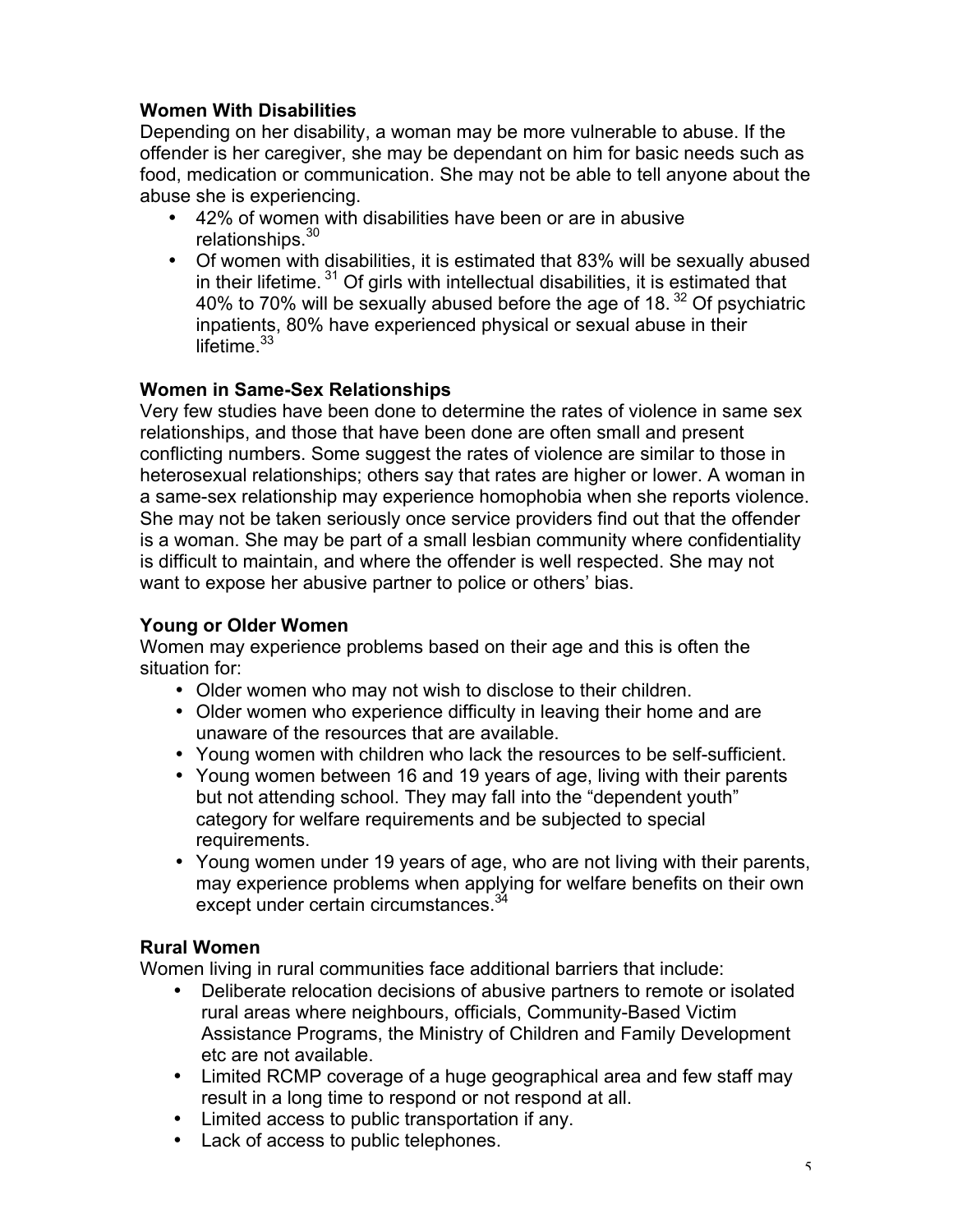- Reduced or eliminated access to justice related services.
- Harsh weather conditions that often result in impossible travel conditions.
- Communities with no advocates, transition houses, women's centres, translation services, safe homes, hospitals, Community-Based Victim Services or transportation means.  $35$

#### **Sex Workers**

Sex workers, particularly those who work on the street, face high levels of violence in their work. Many come from groups that are particularly discriminated against: women and girls, Aboriginal people, immigrants and transgendered people. In BC, many sex workers have gone missing or have been murdered, particularly from Vancouver's Downtown Eastside and from Highway 16 between Prince Rupert and Prince George (the "Highway of Tears"). Many women and children are trafficked into Canada from other countries to work in the sex trade. Because of their lack of immigration status, they are extremely vulnerable to violence and exploitation.

#### **REASONS WHY MANY WOMEN STAY**

One of the most common questions about violence against women in relationships is "Why do women stay?". Most women in abusive relationships do end up leaving. However, this process can be a long and dangerous one. Nonjudgmental, well-informed support is essential for assisting women to be as safe as possible, whether or not they leave their abusers. A woman in an abusive relationship probably faces at least one of the following barriers to leaving:

- An abuser is most likely to kill his partner when she leave or tries to leave him. $36$
- Violence often continues even after a relationship has ended, through ongoing emotional and physical abuse, stalking, or protracted custody and access disputes.<sup>37</sup>
- The abuser may have threatened to harm her, her children, other family members and/or pets if she leaves. He may have threatened to commit suicide or kidnap her children.
- She may be financially dependent on him. Women's income usually decreases after a relationship ends, and many women face extreme poverty.
- If the woman is Aboriginal and lives on reserve, she may lose her housing and/or community.
- A woman with a disability may depend on her partner for personal care.
- Aboriginal women and women of colour may fear racist responses from service providers if they seek help. Lesbians may fear a homophobic response by the system or service provider.
- Women from small communities may worry having to leave their community if the relationship ends.
- The woman may not speak English.
- The abuser may have told the woman that she won't be able to live without him – that she will never find anyone else, etc. This type of ongoing emotional abuse can be very damaging and a woman may start to believe the abuser.
- The woman may be in love with the abuser, committed to "working things" out," and/or committed to raising children with him.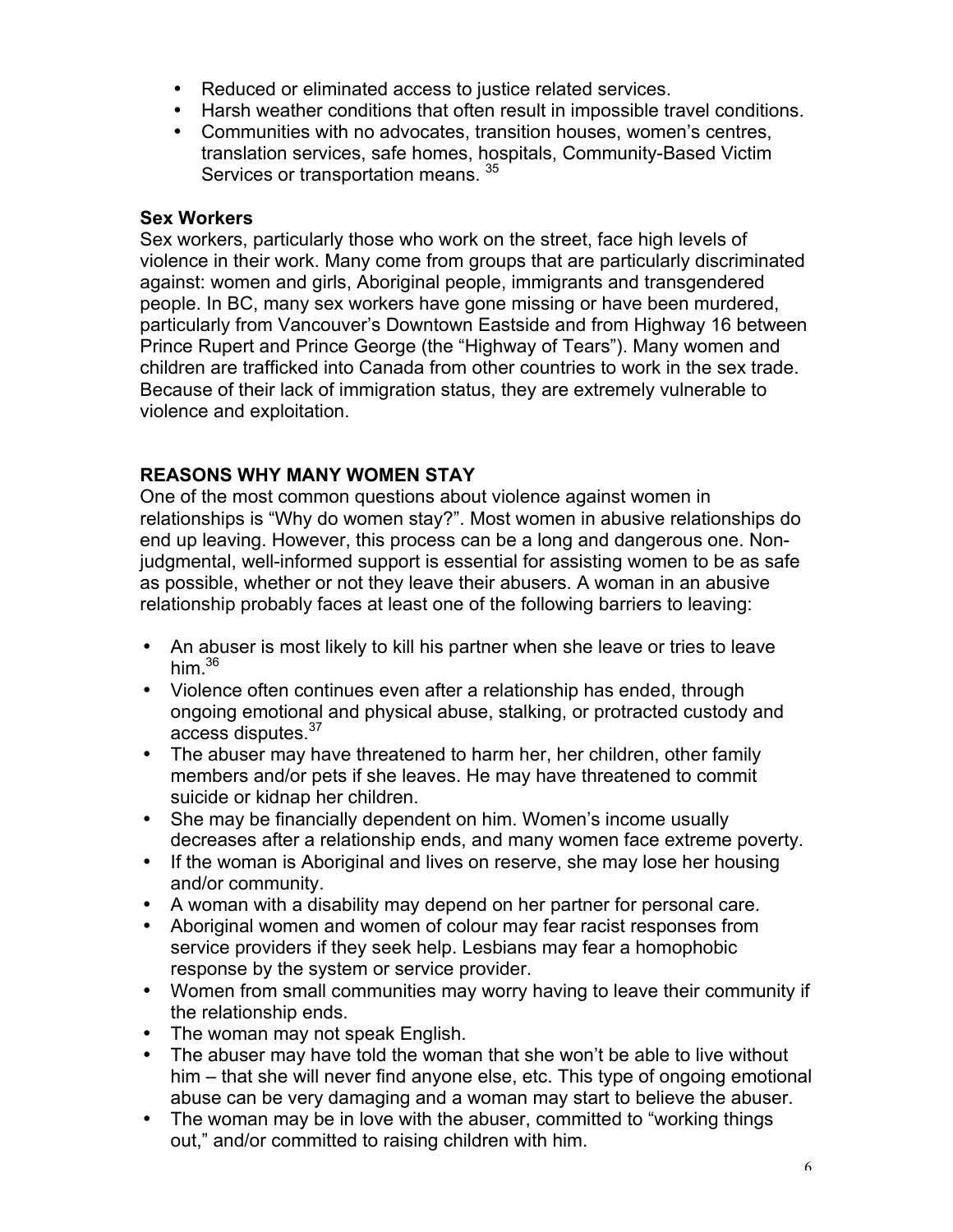- The woman may believe his promises to change.
- The woman may believe that the abuse is her fault.
- The woman may not know that violence is illegal or that there are resources available.
- The woman may believe that her children will be safer or better cared for if she stays.

In our efforts to end violence against women, we need to be sure not to blame women for the abuse they experience. We need to ask the question, "Why does the abuser continue to abuse?"

#### **RESOURCES**

There are approximately 400 programs to assist with violence against women and children in BC. These include:

- Community-Based Victim Assistance Programs
- Stopping the Violence Counselling Programs
- Outreach Programs
- Transition Houses
- Children Who Witness Abuse Programs
- Second Stage Houses
- Safe Homes

To find a program in your community you can call:

- VictimLINK (Victim Information and Referrals) is a Multi-lingual line.
- Call toll-free in BC at 1-800-563-0808, 24 hours every day
- If you are deaf or hard of hearing, call Information Service Vancouver's TTY Service at (604) 875-0885. If calling from outside the Lower Mainland, call collect

#### **CONTACT US**

- If you want more information
- If you need help
- If you want to volunteer or make a donation

#### **PLACE YOUR PROGRAM NAME AND CONTACT INFORAMTION HERE:**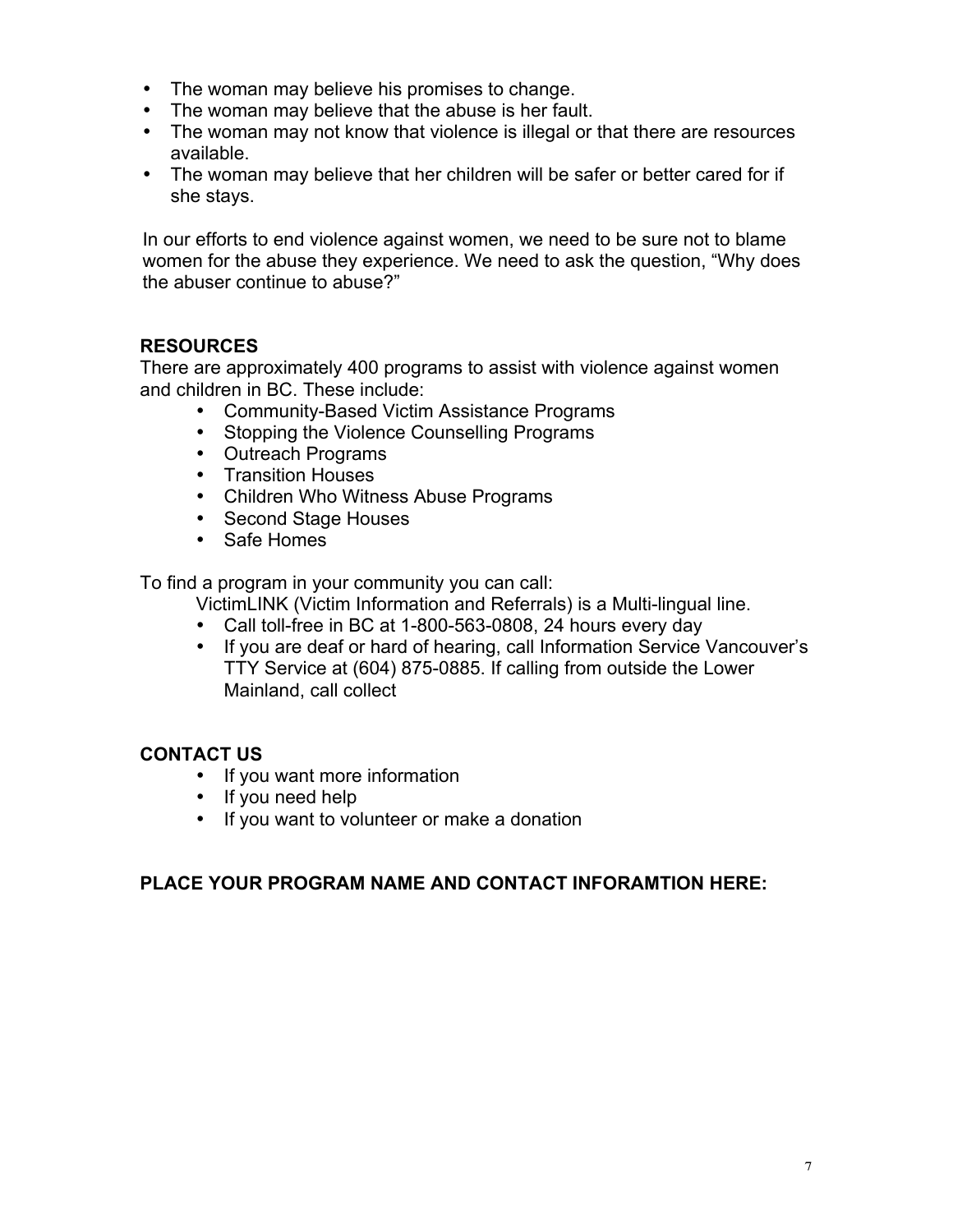#### **REFERENCES:**

- <sup>1</sup> *Family Violence in Canada: A Statistical Profile*, Statistics Canada, 2006
- <sup>2</sup> *Police and Crime, Summary Statistics, 1996-2005*, Police Services, Ministry of Public Safety and Solicitor General, 2006
- $\frac{3}{4}$  Ibid
- $\frac{4}{5}$  Ibid
- $\frac{5}{6}$  Ibid
- <sup>6</sup> *Family Violence in Canada: A Statistical Profile*, Statistics Canada, 2006
- $\frac{7}{8}$  Ibid
- $\frac{8}{9}$  Ibid
- <sup>9</sup> *Family Violence in Canada: A Statistical Profile*, Statistics Canada, 1999
- $\frac{10}{11}$  Ibid
- $\frac{11}{12}$  Ibid
- <sup>12</sup> *Family Violence in Canada: A Statistical Profile 2006*, Statistics Canada, 2006
- $\frac{13}{14}$  Ibid
- $\frac{14}{15}$  Ibid
- $\frac{15}{16}$  Ibid
- <sup>16</sup> *Measuring Violence Against Women: Statistical Trends*, Statistics Canada, 2006
- <sup>17</sup> *The Daily*, Statistics Canada, September 25, 2002
- <sup>18</sup> "Wife Assault: The Findings of a National Survey," *Juristat* 14, 9, Statistics Canada, 1994
- <sup>19</sup> "Ending Violence Against Women," Heise, Ellsberg & Gottemeller, *Population Reports,* Series L, no. 11, John Hopkins University School of Public Health, Population Information Program, 1999
- <sup>20</sup> *The Daily*, Statistics Canada, September 25, 2002
- $rac{21}{22}$  Ibid
- <sup>22</sup> *The Daily*, Statistics Canada, April 9, 1997
- <sup>23</sup> *Family Law Manual for Community-Based Advocates Assisting Women Dealing With Violence Issues*, BCASVACP, B.C./Yukon Society of Transition Houses, 2004
- <sup>24</sup> *Children Of Battered Women*, Peter Jaffe et al, Sage, 1990. Quoted in *Wife Abuse* – *the Impact on Children*, National Clearinghouse on Family Violence, 1996
- <sup>25</sup> *Witnessing Violence: Aggression And Anxiety In Young Children*, Statistics Canada, 2003
- <sup>26</sup> *Wife Abuse- the impact on Children,* National Clearinghouse on Family Violence, 1996
- <sup>27</sup> *Thunder In My Soul: A Mohawk Woman Speaks, Patricia Monture-Angus,*
- Fernwood Publishing, 1995 <sup>28</sup> *Breaking free: A proposal for change to Aboriginal family violence*. Ontario Native Women's Association,1989
- <sup>29</sup> *The Impact Of Residential Schooling On First Nation's Women: Substance And Addiction*, N Manuel, Unpublished masters' thesis, no date, City University, Bellevue, Washington